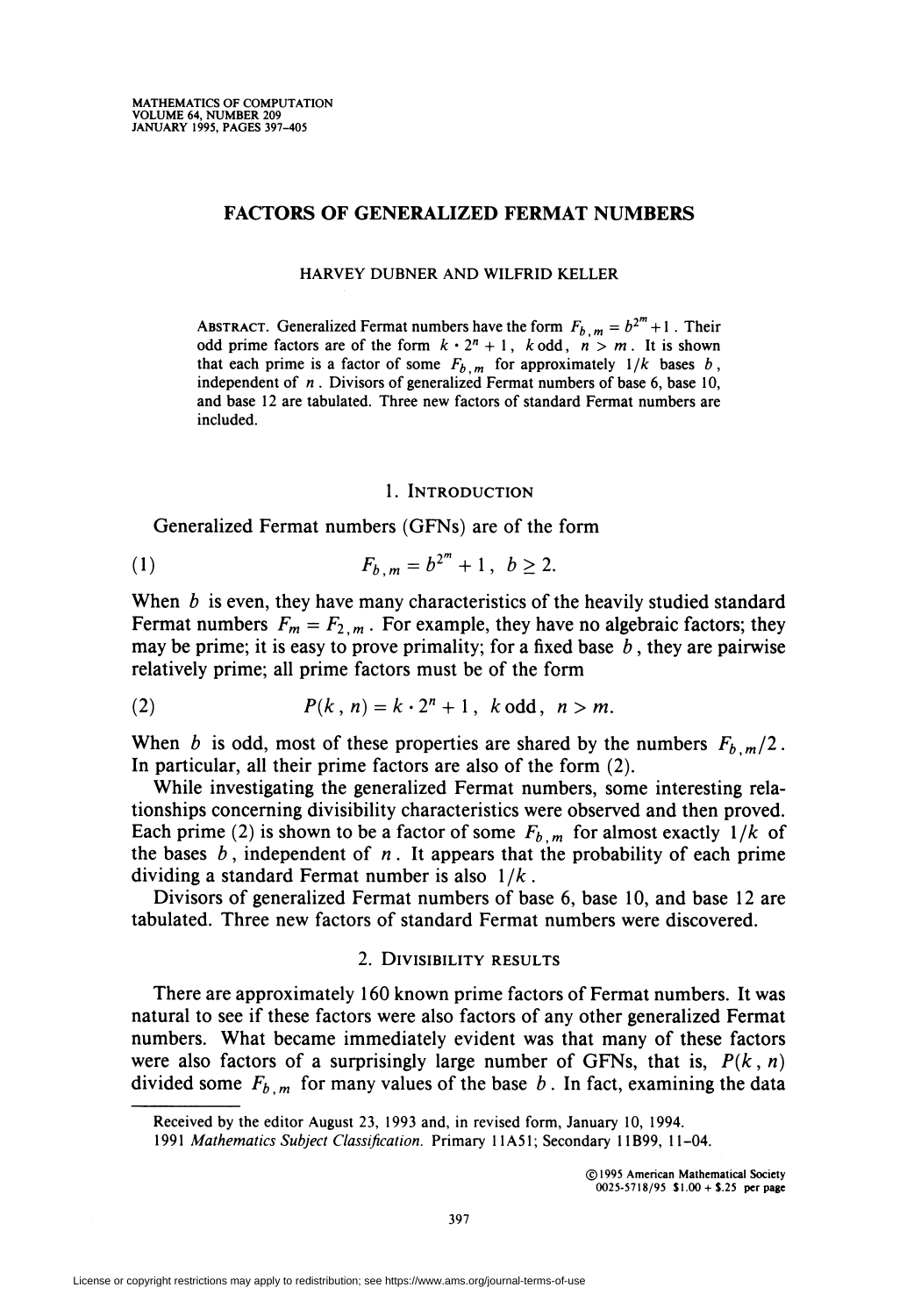| Prime divisor |                   |     |                   |                   |                   |  |  |
|---------------|-------------------|-----|-------------------|-------------------|-------------------|--|--|
|               | $3 \cdot 2^n + 1$ |     | $5 \cdot 2^n + 1$ | $7 \cdot 2^n + 1$ |                   |  |  |
|               | number            |     | number            |                   | number            |  |  |
| n             | of bases          | n   | of bases          | n                 | of bases          |  |  |
| 12            | 320               | 13  | 190               | 14                | 180               |  |  |
| 18            | 319               | 15  | 196               | 20                | 135               |  |  |
| 30            | 337               | 25  | 195               | 26                | 147               |  |  |
| 36            | 340               | 39  | 192               | 50                | 133               |  |  |
| 41            | 340               | 55  | 212               | 52                | 130               |  |  |
| 66            | 331               | 75  | 204               | 92                | 157               |  |  |
| 189           | 335               | 85  | 208               | 120               | 134               |  |  |
| 201           | 326               | 127 | 232               | 174               | 136               |  |  |
| 209           | 328               |     | $average = 203.6$ | 180               | 136               |  |  |
| 276           | 334               |     | $999/k = 199.8$   | 190               | 129               |  |  |
| 353           | 333               |     |                   | 290               | 148               |  |  |
| 408           | 364               |     |                   | 320               | 175               |  |  |
| 438           | 336               |     |                   | 390               | 135               |  |  |
| 534           | 332               |     |                   | 432               | 149               |  |  |
|               | $average = 333.9$ |     |                   | 616               | 141               |  |  |
|               | $999/k = 333.0$   |     |                   | 830               | 148               |  |  |
|               |                   |     |                   |                   | $average = 144.6$ |  |  |
|               |                   |     |                   |                   | $999/k = 142.7$   |  |  |

Table 1. Divisibility frequency. Bases tested from 2 to 1000,  $10 < n < 1000$ 

led to the observation that, on average, every prime  $P(k, n)$  is a factor for  $1/k$ of all bases, independent of  $n$ .

This is illustrated in Table 1. For  $k = 3, 5$ , and 7 all the primes  $P(k, n)$ for  $n$  from 10 to 1000 were tested to see how many GFNs they divided. All bases from 2 to 1000 were tested. In each case the average number of bases for which  $P(k, n)$  is a factor is close to  $1/k$  times the number of bases considered. Basically the same pattern occurred for all values of  $k$  and  $n$  that we tested. The theoretical reason for this is developed in the next section.

## 3. Divisibility theory

The following [4, pp. 129-130] is Euler's criterion for the solvability of

$$
(3) \t b^N \equiv c \pmod{M}.
$$

If M is any modulus with a primitive root, and  $(c, M) = 1$ , then the congruence (3) has a solution if and only if

(4) 
$$
c^{\varphi(M)/d} \equiv 1 \pmod{M}, \text{ where } d = (N, \varphi(M)).
$$

Furthermore, when a solution exists, there are exactly  $d$  different solutions modulo M.

Indeed, since the prime  $P(k, n)$  has a primitive root, we can apply the above criterion for  $N = 2^m$ ,  $c = -1$ , and  $M = P(k, n)$ . In this case  $\varphi(P(k, n)) =$  $k \cdot 2^n$  and  $d = (2^m, k \cdot 2^n) = 2^m$ , so the condition (4) guaranteeing the existence of a solution of

(5) 
$$
b^{2^m} \equiv -1 \pmod{P}, \qquad P = P(k, n)
$$

becomes

(6) 
$$
(-1)^{k \cdot 2^{n-m}} \equiv 1 \pmod{P},
$$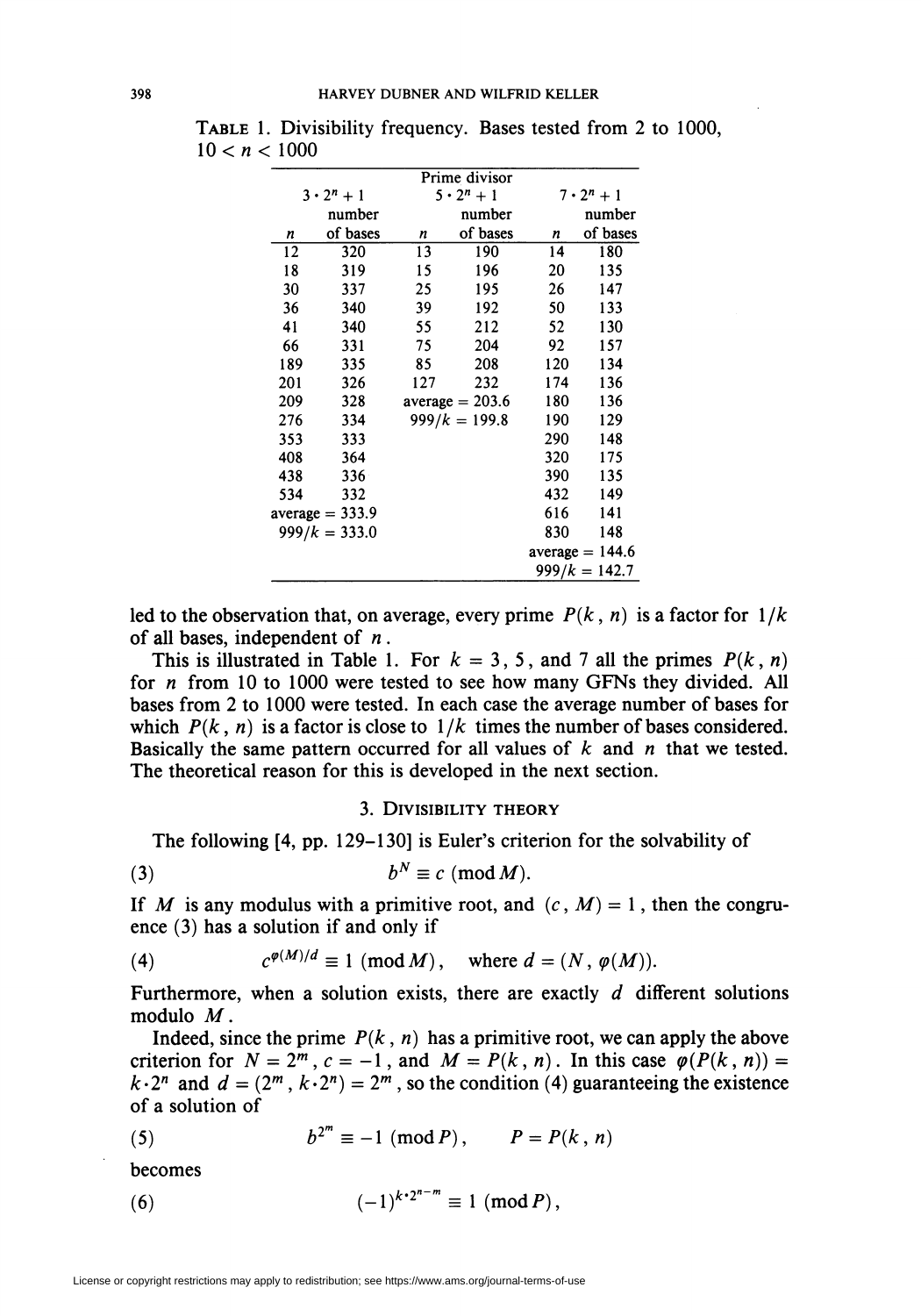and this relation holds because  $n > m$  is assumed. We thus conclude that there are  $d = 2^m$  solutions with  $b < P$  of (5) for each m. But (5) is the equivalent to saying that P divides  $F_{b,m}$  for the base b in question (note that  $b=0$  and  $b = 1$  can never occur).

As the same reasoning applies to every  $m \geq 0$ , and for a given b the numbers  $F_{b,m}$  have no odd factors in common, the total number of different base- $b$ GFNs divisible by  $P$  is

(7) 
$$
b_{\text{tot}} = \sum_{m=0}^{n-1} 2^m = 2^n - 1,
$$

hence the proportion of bases  $b < P$  which have a GFN divisible by P is

(8) 
$$
\frac{b_{\text{tot}}}{P} = \frac{1 - 1/2^n}{k + 1/2^n}.
$$

This is almost exactly  $1/k$  for reasonably large n, a condition which holds for almost all P of interest. In the particular case of  $k = 1$ , primes  $P = P(1, n)$ are the Fermat primes, which actually divide numbers  $F_{b,m}$  for  $2^{n} - 1$  of all  $2^{n} + 1$  different bases modulo P.

If a prime divides GFNs for  $1/k$  of the bases, it is reasonable to assume that the probability of dividing a GFN for a specific base is also  $1/k$ . On average this must be true, but because of various obvious relationships between bases, and correlations between factors for different bases such as those shown by Riesel [8], one might expect that each base has to be considered separately. However, we can make a plausible argument that the probability is always  $1/k$ . irrespective of the base  $b$  or the prime  $P$ .

First we note that divisibility of a number  $F_{b,m}$  by a prime of the form (2) implies  $b^{2^n} \equiv 1 \pmod{P}$ . Conversely, if this relation holds for  $b > 1$ , an integer  $m < n$  exists such that P divides  $F_{b,m}$ . This follows by induction from the fact that if some x satisfies  $x^2 \equiv 1 \pmod{P}$ , then x must equal +1 or  $-1$ . Furthermore, by Fermat's little theorem, the prime P satisfies

$$
(9) \qquad \qquad (b^{2^n})^k \equiv 1 \pmod{P}
$$

whenever  $(b, P) = 1$ . Here the value of  $b^{2^n}$  can only coincide with one of the  $k$  different  $k$ th roots of unity modulo  $P$ , one of which is 1. Assuming that the outcome of the computation of  $b^{2^n}$  modulo P behaves randomly, we can expect it to be 1 with probability  $1/k$ . But as we have seen,  $b^{2^n} \equiv 1 \pmod{P}$ is equivalent to the existence of some  $F_{b,m}$  divisible by P.

We decided to examine the assumption for particular bases by computer. Fortunately, extensive testing could be done because the second author maintains a comprehensive list of primes of the form  $P(k, n)$ , which is machine-readable [5]. As of October 1, 1992, this list consisted of all primes with the limits on k and n given in Table 2 (next page). The list had a total of 8,963 primes, including 36 miscellaneous primes beyond these limits. By summing  $1/k$  over the entire list the expected value for the number of factors is 67.5.

We tested each of these primes to see how many were factors of GFNs for each of the bases from 2 to 15 which are not perfect powers. In general the test results appeared to confirm the theory, since the average number of factors per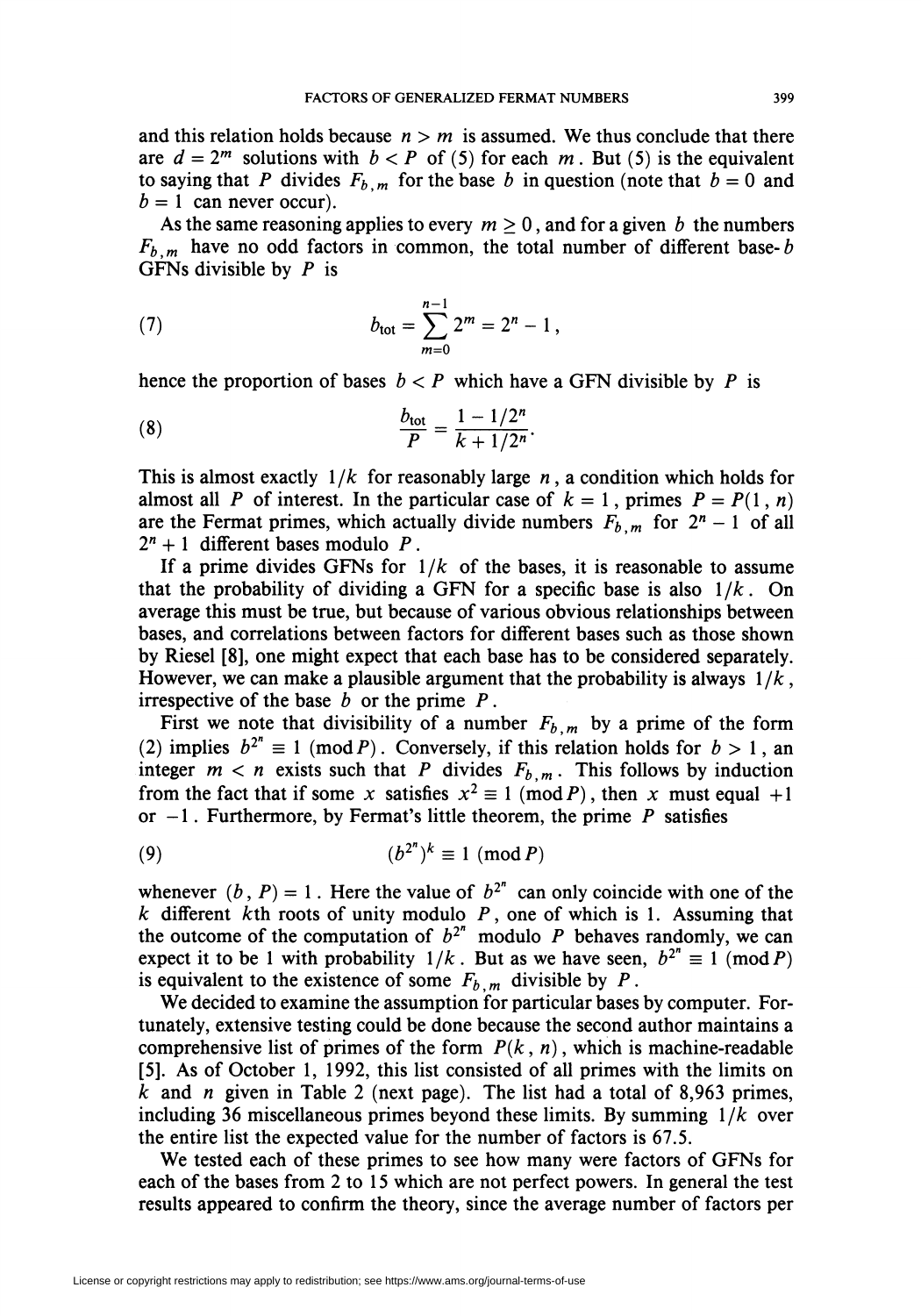|      | $k$ -limits | $n$ -limits |       |  |  |
|------|-------------|-------------|-------|--|--|
| from | to          | from        | tο    |  |  |
|      | 31          |             | 15000 |  |  |
| 33   | 63          | 1           | 12000 |  |  |
| 65   | 119         | 1           | 8000  |  |  |
| 121  | 211         |             | 4000  |  |  |
| 213  | 499         |             | 2500  |  |  |
| 501  | 1199        |             | 1000  |  |  |

Table 2. Prime table limits, October 1, 1992

base was 68.4. Testing each base required 3.1 hours, using a PC 486/33 with special-purpose number theory hardware [2].

### 4. Tables of factors

The procedures for finding factors of generalized Fermat numbers are identical to those that have been used for many years for finding factors of standard Fermat numbers. Modern factoring methods are used for small values of  $m$ , trial division by appropriately sieved numbers  $k \cdot 2^n + 1$ , not necessarily prime, is used for small and medium values of  $n$ , and division by previously determined primes  $P(k, n)$  is used for large values of n, where the residues required to decide on effective divisibility are obtained by repeated squarings modulo the possible factor (see also [6, p. 662]).

The division-by-prime method is particularly advantageous since any large primes, discovered while testing for factors for a particular base, can be added to the prime list [5] and are immediately available for testing other bases.

As a result of work done for this paper the prime list has been extended considerably. The search limits are shown in Table 3, and the largest primes, found for  $3 \leq k \leq 31$ , are presented in Table 4. The lower bounds for the searched ranges were suggested by previous work reported in the second part of [6]. The entire prime list consists of 133,253 primes, 8,476 of which have  $n > 1000$ . Since it took many thousands of hours over many years to find these primes, the usefulness of the prime list is obvious. It takes about 17.5 hours to determine which of these primes are factors for a particular base.

The expected value for the number of factors is about 91.3, and the real frequencies for the bases tested are shown in Table 5. Here the agreement between the expected value and the average number of factors is even more pronounced. The standard Fermât numbers (base 2), in particular, behave like GFNs for any other specific base. This observation can be of assistance to those searching for factors of Fermat numbers.

|      | $k$ -limits | n-limits |       |  |  |
|------|-------------|----------|-------|--|--|
| from | to          | from     | to    |  |  |
|      | 31          |          | 40000 |  |  |
| 33   | 63          |          | 12000 |  |  |
| 65   | 119         |          | 10000 |  |  |
| 121  | 219         |          | 8000  |  |  |
| 221  | 1199        |          | 4000  |  |  |
| 1201 | 2245        |          | 2000  |  |  |
| 2247 | 19999       |          | 1200  |  |  |

Table 3. New prime table limits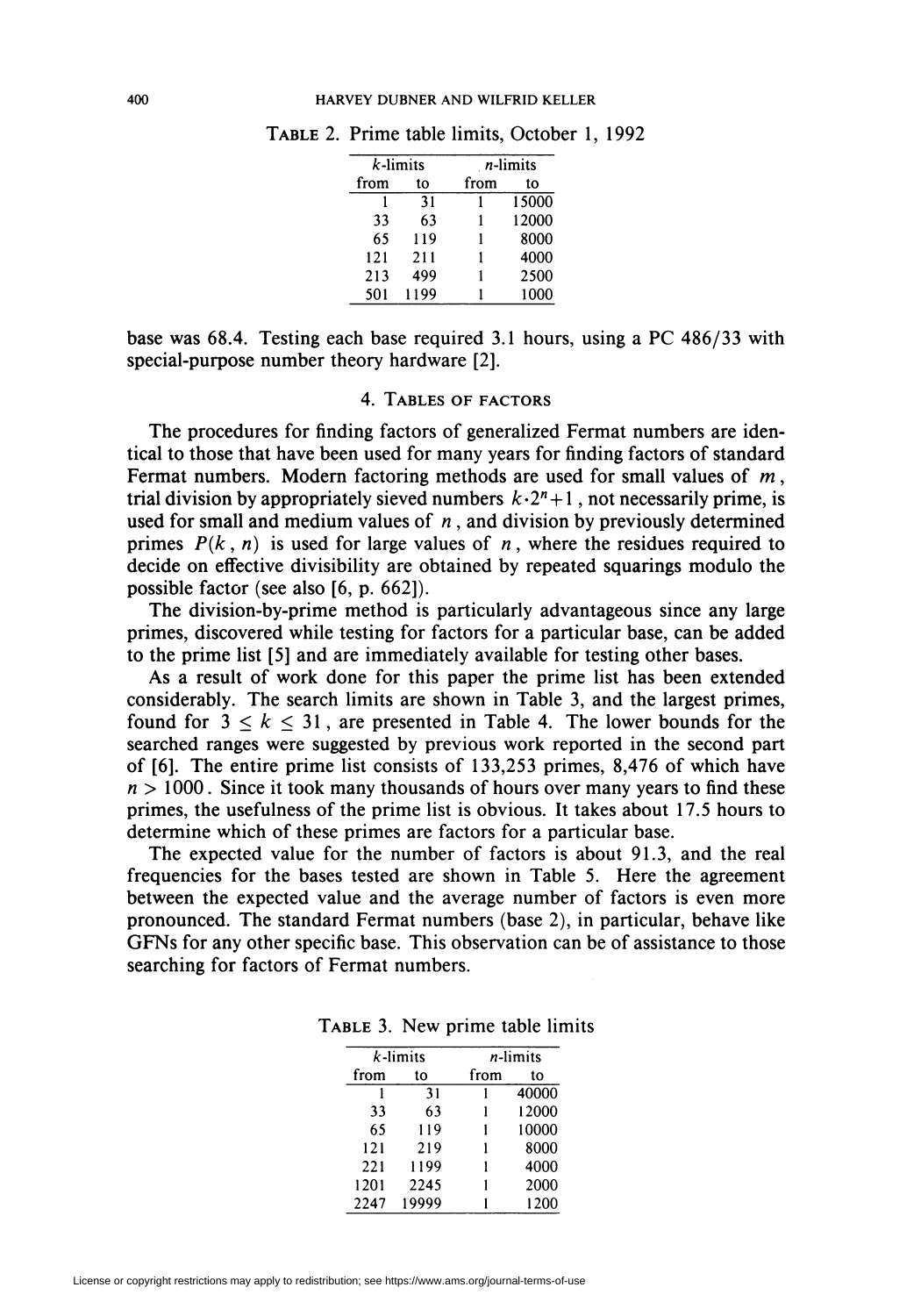| $n$ -limits |       |             | Primes found                                    |
|-------------|-------|-------------|-------------------------------------------------|
| k           | from  | to          | n                                               |
| 3           |       | 21000 40000 | 34350                                           |
| 5           | 26000 | 40000       | 26607                                           |
| 7           |       | 16000 40000 | 16696, 22386                                    |
| 9           |       | 15000 40000 | 22603, 24422, 39186                             |
| 11          |       | 15000 40000 | 15329, 18759, 28277                             |
| 13          |       | 20000 40000 | 28280, 38008                                    |
| 15          |       | 15000 40000 | 19219, 21445, 21550, 24105, 24995, 34224, 34260 |
| 17          | 20000 | 40000       |                                                 |
| 19          |       | 15000 40000 | 17034, 23290                                    |
| 21          |       | 15000 40000 | 17524, 27124, 29769                             |
| 23          | 20000 | 40000       |                                                 |
| 25          | 15000 | 40000       |                                                 |
| 27          | 15000 | 40000       | 19360, 30500, 38770                             |
| 29          | 15000 | 40000       | 25723                                           |
| 31          | 20000 | 40000       |                                                 |

TABLE 4. Large new primes  $P(k, n)$ 



|   | b              | number<br>of factors |
|---|----------------|----------------------|
|   | $\overline{2}$ | 78                   |
| ł | 3              | 100                  |
| ł | 5              | 106                  |
|   | 6              | 74                   |
|   | 7<br>ł         | 94                   |
| ł | 10             | 104                  |
|   | 11             | 88                   |
|   | 12<br>- 1      | 96                   |
|   | 13             | 85                   |
|   | 14             | 74                   |
|   | 15             | 102                  |
|   | $average =$    | 91.0                 |
|   | $expected =$   | 91.3                 |

TABLE 6. Numbers  $k \cdot 2^n + 1$  tested by trial division for bases 6, 10, 12

:-Wl

|   | <i>n</i> -limits |      |             |
|---|------------------|------|-------------|
| ł | from             | to   | $k$ -limits |
|   | 10               | 39   | 20000000    |
|   | 40               | 50   | 10000000    |
|   | 51               | 100  | 5000000     |
|   | .101             | 200  | 1000000     |
|   | 201              | 300  | 200000      |
|   | $-301$           | 400  | 100000      |
|   | 401              | 1000 | 20000       |

Tables 7, 8, and 9 (see pp. 402-404) are tabulations of the prime factors of base-6, base-10, and base-12 generalized Fermat numbers. The trial division limits are shown in Table 6. Unfortunately, all the trial divisions must be repeated for each base, but for these "small" divisors trial division still seems to be the most efficient procedure. The total CPU time used on a Siemens 7-890-F computer for the trial divisions (three bases) was about 780 hours.

■ .

i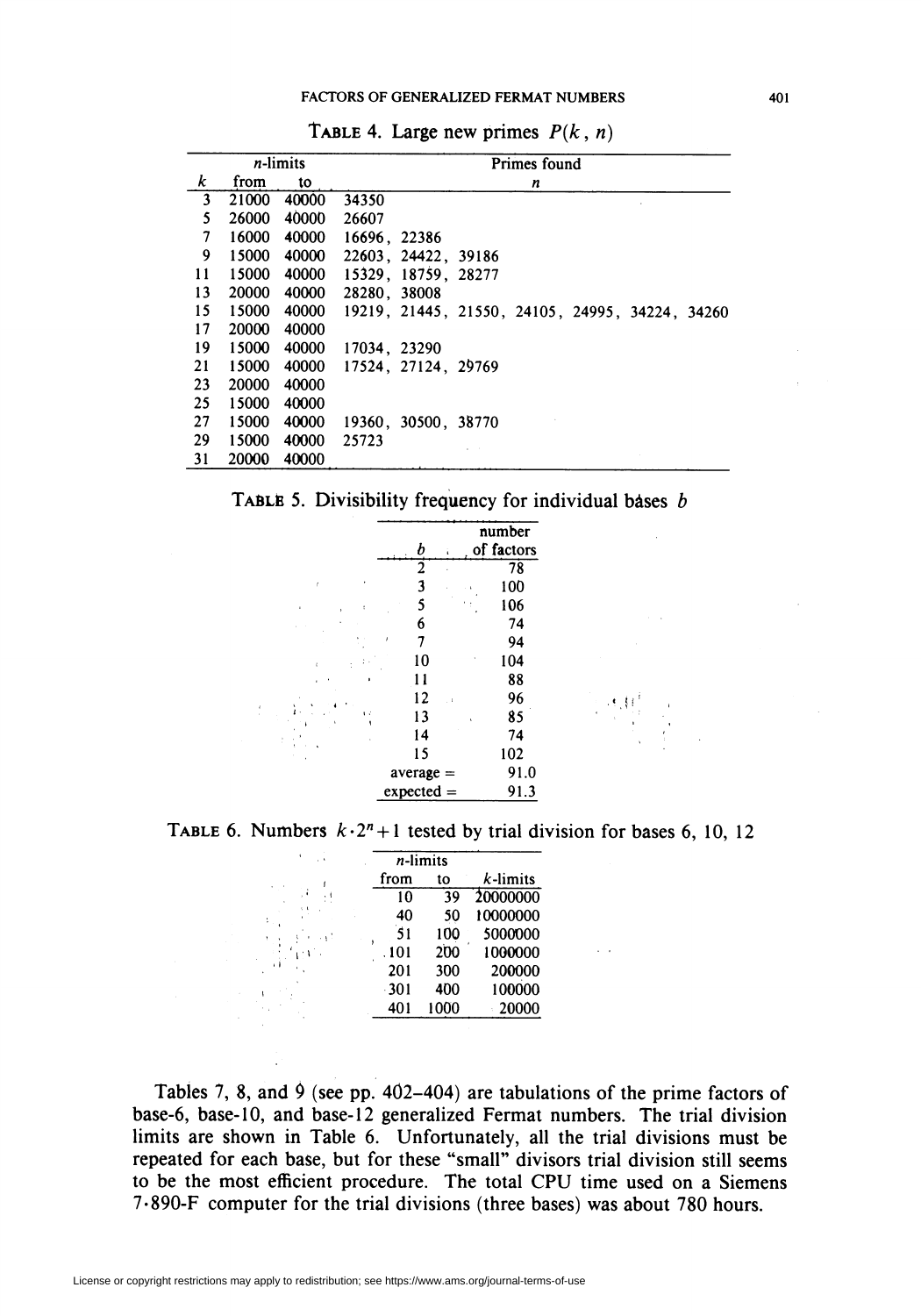| m                       |                                          | n                       | $\overline{k}$                         | m   | n   | k       | m     | $\pmb{n}$ | k              |  |
|-------------------------|------------------------------------------|-------------------------|----------------------------------------|-----|-----|---------|-------|-----------|----------------|--|
| $\bf{0}$                | $\mathbf C$                              | ī                       | $\overline{\mathbf{3}}$<br>prime $(7)$ | 33  | 35  | 21195   | 201   | 202       | 7225           |  |
| $\mathbf{1}$            | C                                        | $\overline{\mathbf{c}}$ | 9<br>prime $(37)$                      | 35  | 41  | 3       | 203   | 209       | 3              |  |
| $\mathbf{2}$            | $\mathbf C$                              | 4                       | 81<br>prime (1297)                     |     | 40  | 2601    | 244   | 247       | 237            |  |
| $\overline{\mathbf{3}}$ | $\overline{C}$                           | $\overline{\mathbf{4}}$ | $\mathbf{1}$                           |     | 36  | 60727   | 261   | 262       | 55             |  |
|                         |                                          | $\overline{\mathbf{4}}$ | 6175                                   | 36  | 41  | 21      | 275   | 276       | 117007         |  |
| 4                       | $\mathbf C$                              | 5                       | 11                                     | 39  | 43  | 2517    | 298   | 300       | 267            |  |
|                         |                                          | 5                       | 53                                     | 40  | 41  | 191     | 319   | 320       | 7              |  |
|                         |                                          | 10                      | 4599                                   |     | 43  | 567915  | 342   | 346       | 26247          |  |
| 5                       | $\mathbf C$                              | 6                       | 43                                     | 42  | 43  | 9360659 | 344   | 347       | 41139          |  |
|                         |                                          | 6                       | 2275                                   | 44  | 45  | 8249    | 370   | 371       | 5309           |  |
|                         |                                          | $\overline{7}$          | 155117027389401                        | 47  | 48  | 712687  | 373   | 374       | 1093           |  |
| 6                       | $\mathbf C$                              | 11                      | 2405301                                | 50  | 51  | 1025    | 380   | 382       | 105            |  |
|                         |                                          | 7                       | 3493619608100417                       | 56  | 57  | 509471  | 389   | 390       | 7              |  |
|                         |                                          | 7                       | 224638962477005164271                  | 57  | 60  | 75      | 403   | 405       | 16521          |  |
| 7                       | $\mathbf C$                              | 8                       | $\mathbf{1}$                           | 61  | 62  | 9643    | 431   | 432       | 7              |  |
|                         |                                          | 8                       | 2983                                   |     | 63  | 592491  | 641   | 642       | 15295          |  |
|                         |                                          | 8                       | 196513                                 | 63  | 65  | 9       | 662   | 664       | 891            |  |
|                         |                                          | 9                       | 6232629                                | 64  | 67  | 9       | 829   | 830       | $\overline{7}$ |  |
|                         |                                          | 8                       | 9138049087747333735                    | 66  | 67  | 8699    | 1379  | 1384      | 81             |  |
|                         |                                          | 10                      | 2913113677352280802497                 | 78  | 80  | 357     | 1420  | 1422      | 357            |  |
|                         |                                          | 9                       | 26-digits                              | 79  | 83  | 2126397 | 1675  | 1680      | 921            |  |
| 8                       |                                          | 11                      | 9                                      | 84  | 85  | 1169    | 2294  | 2297      | 9              |  |
| 9                       |                                          | 10                      | 79                                     | 85  | 89  | 903     | 2973  | 2974      | 43             |  |
|                         |                                          | 11                      | 1641                                   | 92  | 93  | 955085  | 2992  | 2993      | 185            |  |
| 10                      |                                          | 11                      | 447425285                              | 96  | 97  | 341591  | 3903  | 3904      | 25             |  |
|                         |                                          | 13                      | 45903                                  |     | 97  | 4160015 | 4437  | 4438      | 19             |  |
| 11                      |                                          | 16                      | 1472166285                             | 98  | 100 | 130893  | 4542  | 4543      | 11             |  |
| 15                      |                                          | 16                      | $\mathbf{1}$                           |     | 100 | 2120097 | 4642  | 4644      | 21             |  |
| 19                      |                                          | 20                      | 13                                     | 113 | 117 | 141     | 4686  | 4687      | 5              |  |
| 21                      |                                          | 23                      | 6292737                                | 118 | 119 | 136811  | 4726  | 4727      | 29             |  |
| 22                      |                                          | 24                      | 3484503                                | 126 | 127 | 5       | 6341  | 6346      | 33             |  |
| 23                      |                                          | 24                      | 2426623                                |     | 127 | 11      | 6801  | 6804      | 15             |  |
| 25                      |                                          | 26                      | 37                                     | 156 | 157 | 455585  | 6978  | 6981      | 21             |  |
|                         |                                          | 27                      | 1137                                   | 166 | 167 | 191     | 7964  | 7967      | 9              |  |
|                         |                                          | 28                      | 4725                                   | 179 | 180 | 211411  | 9429  | 9431      | 9              |  |
| 27                      |                                          | 28                      | 193                                    | 187 | 188 | 13      | 22385 | 22386     | 7              |  |
| 32                      |                                          | 35                      | 1670619                                | 197 | 199 | 119361  |       |           |                |  |
|                         | Note: C means GFN is completely factored |                         |                                        |     |     |         |       |           |                |  |

TABLE 7. Prime factors  $k \cdot 2^n + 1$  of base-6 Fermat numbers  $6^{2^m} + 1$ 

Some of the factors for small  $m$  were taken from [1]. All the base-6 and base-10 factors in Riesel's paper [9] were rediscovered.

The total number of factors contained in Tables 7, 8, and 9 is 365. From the considerations leading to (7) the approximate frequencies of the differences  $n - m$  occurring in a randomly chosen sample of 365 GFN factors can be predicted. The following is a comparison of the expected and actually counted frequencies:

| $n-m$ 1 2 3 4 5 6 7 8 9          |  |  |  |  |  |
|----------------------------------|--|--|--|--|--|
| Expected 183 91 46 23 11 6 3 1 1 |  |  |  |  |  |
| Counted 199 72 50 17 14 8 4      |  |  |  |  |  |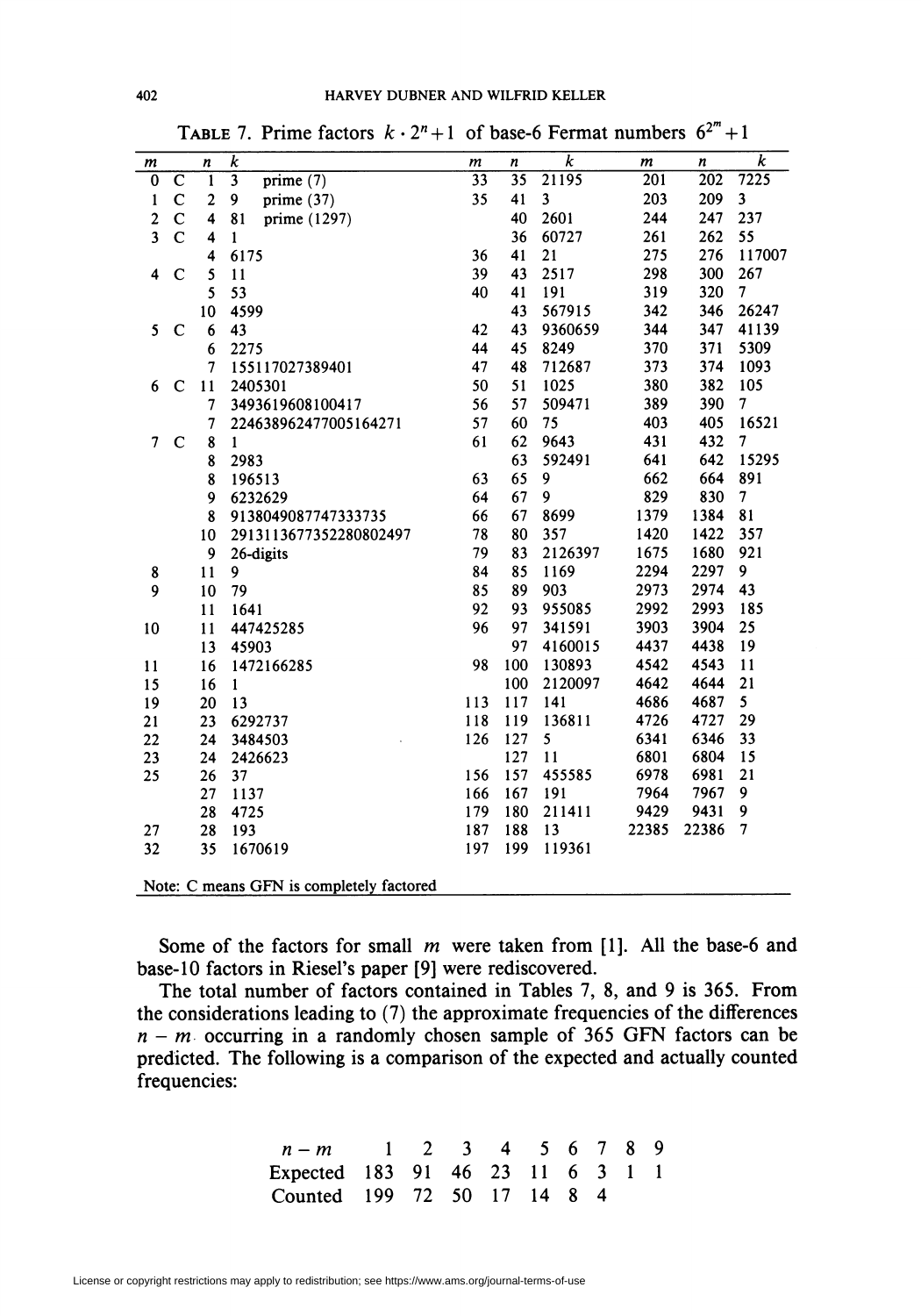| m              |                       | n                        | k                                       | m   | n   | $\boldsymbol{k}$        | m     | $\pmb n$ | $\overline{k}$ |
|----------------|-----------------------|--------------------------|-----------------------------------------|-----|-----|-------------------------|-------|----------|----------------|
| $\overline{0}$ | $\overline{\text{c}}$ | 1                        | $\overline{\mathbf{s}}$<br>prime $(11)$ | 29  | 31  | 135                     | 226   | 227      | 1707           |
| 1              | $\mathbf C$           | $\overline{\mathbf{c}}$  | 25<br>prime $(101)$                     | 35  | 39  | 5                       | 243   | 244      | 2661           |
| $\overline{c}$ | $\mathbf C$           | $\overline{\mathbf{3}}$  | 9                                       | 37  | 38  | 287443                  | 260   | 262      | 19887          |
|                |                       | $\overline{\mathbf{3}}$  | 17                                      | 39  | 40  | 52731                   | 270   | 271      | 177            |
| 3              | $\mathbf C$           | 4                        | $\mathbf{1}$                            | 40  | 41  | 21                      | 284   | 291      | 701            |
|                |                       | 4                        | 367647                                  |     | 42  | 115                     | 324   | 325      | 1283           |
| 4              | $\mathbf C$           | 5                        | 11                                      | 41  | 42  | 39                      | 380   | 381      | 23             |
|                |                       | 6                        | $\overline{7}$                          | 48  | 52  | 25                      | 388   | 389      | 101            |
|                |                       | 7                        | 5                                       | 50  | 51  | 849                     | 461   | 462      | 4963           |
|                |                       | 7                        | 11                                      | 54  | 57  | 35535                   | 550   | 552      | 9103           |
|                |                       | 5                        | 2183                                    |     | 57  | 3397839                 | 615   | 616      | 7              |
| 5              | $\mathbf C$           | $\overline{\phantom{a}}$ | 155                                     | 58  | 60  | 45                      | 625   | 626      | 63             |
|                |                       | 6                        | 15253                                   | 62  | 63  | 9                       | 749   | 750      | 459            |
|                |                       | 6                        | 96679                                   | 64  | 65  | 63                      | 842   | 844      | 1273           |
|                |                       | $\overline{\mathcal{I}}$ | 6518964113895                           | 66  | 67  | 9                       | 892   | 894      | 627            |
| 6              | $\mathbf C$           | 7                        | 9882899                                 | 68  | 69  | 15533                   | 990   | 993      | 95             |
|                |                       | 8                        | 59934250737848194603                    | 69  | 70  | 21573                   | 1104  | 1105     | 1551           |
|                |                       | 7                        | 31-digits                               | 72  | 75  | 5                       | 1147  | 1148     | 67             |
| 7              | $\mathbf C$           | 8                        | $\mathbf{1}$                            | 80  | 83  | 1155045                 | 1190  | 1191     | 299            |
|                |                       | 10                       | 15                                      | 81  | 82  | 13                      | 1286  | 1287     | 207            |
|                |                       | 8                        | 1771                                    | 88  | 89  | 14603                   | 1139  | 1141     | 1055           |
|                |                       | 11                       | 113-digits                              | 91  | 93  | 4695                    | 1370  | 1373     | 935            |
| 8              | $\mathbf C$           | 9                        | 21                                      | 93  | 94  | 1718239                 | 1402  | 1403     | 539            |
|                |                       | 9                        | 16121                                   | 99  | 100 | 3957                    | 1628  | 1631     | 65             |
|                |                       | 13                       | 1162719                                 | 102 | 104 | 43                      | 1676  | 1677     | 123            |
|                |                       | 9                        | 142913093                               |     | 105 | 460745                  | 1919  | 1921     | 89             |
|                |                       | 9                        | 222-digits                              | 122 | 125 | 755                     | 1944  | 1947     | 5              |
| 9              |                       | 10                       | 1479                                    | 124 | 127 | 5                       | 1960  | 1961     | 23             |
|                |                       | 10                       | 294999                                  | 142 | 143 | 29                      | 2686  | 2687     | 647            |
| 11             |                       | 13                       | 13050269                                | 143 | 144 | 841                     | 2731  | 2732     | 97             |
|                |                       | 12                       | 936342025557                            |     | 149 | 3125                    | 3306  | 3313     | 5              |
|                |                       | 12                       | 2203924854324541                        | 146 | 147 | 17                      | 3353  | 3354     | 9              |
| 12             |                       | 13                       | 56021                                   | 157 | 158 | 43                      | 3473  | 3474     | 273            |
|                |                       | 13                       | 88886432331741                          | 168 | 171 | 285                     | 5147  | 5152     | 25             |
| 15             |                       | 16                       | $\mathbf{1}$                            | 179 | 180 | 7                       | 6612  | 6614     | 7              |
|                |                       | 19                       | 11                                      | 181 | 183 | 679731                  | 6837  | 6838     | 19             |
| 16             |                       | 17                       | 63                                      | 182 | 183 | 227                     | 6903  | 6905     | 95             |
| 17             |                       | 19                       | 335                                     | 183 | 188 | 13                      | 7926  | 7927     | 29             |
| 18             |                       | 21                       | 305                                     | 185 | 187 | 21                      | 7966  | 7967     | 9              |
| 19             |                       | 20                       | 67                                      | 190 | 191 | 1637                    | 9960  | 9961     | 113            |
|                |                       | 21                       | 101439                                  | 195 | 201 | 154865                  | 23467 | 23473    | 5              |
|                |                       | 20                       | 12838857                                | 200 | 202 | 267                     | 28276 | 28277    | 11             |
| 20             |                       | 25                       | 5                                       | 206 | 207 | 87                      | 38005 | 38008    | 13             |
| 22             |                       | 24                       | 6061953                                 | 208 | 209 | $\overline{\mathbf{3}}$ | 44684 | 44685    | 3              |
| 26             |                       | 27                       | 17                                      | 215 | 216 | 143277                  |       |          |                |
| 29             |                       | 30                       | 49                                      | 222 | 225 | 64619                   |       |          |                |
|                |                       |                          |                                         |     |     |                         |       |          |                |
|                | ∽                     |                          | <del>.</del>                            |     |     |                         |       |          |                |

TABLE 8. Prime factors  $k \cdot 2^n + 1$  of base-10 Fermat numbers  $10^{2^m} + 1$ 

Note: C means GFN is completely factored

During this investigation the first author discovered three new prime factors of standard Fermat numbers:

 $P(145, 7312) | F_{7309}, P(11, 18759) | F_{18749}, P(19, 23290) | F_{23288}.$ 

A list of presently known factors is available from the second author .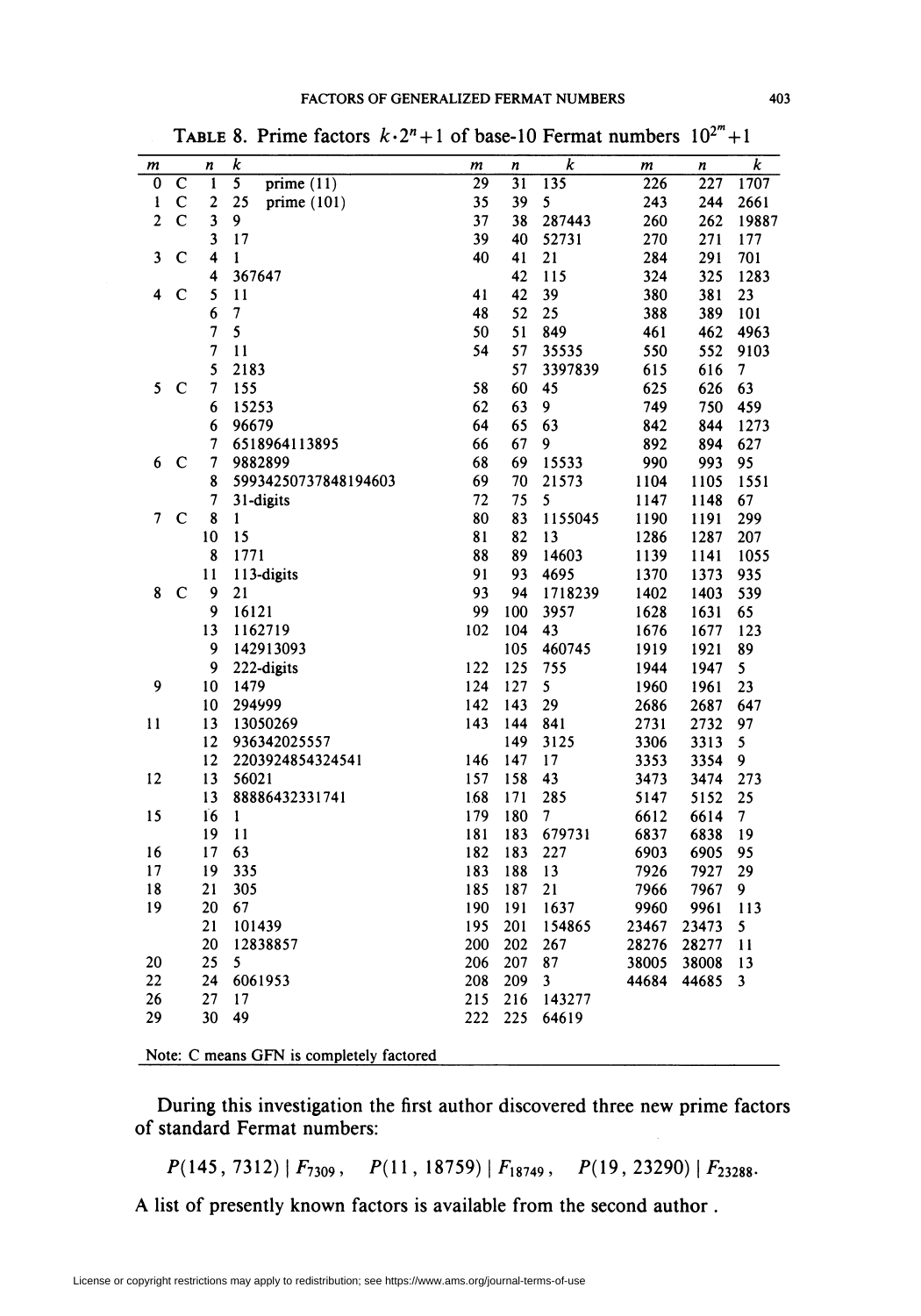| m                       |             | n                       | $\overline{k}$                            | $\boldsymbol{m}$ | n   | $\overline{k}$ | $\boldsymbol{m}$      | n     | $\overline{k}$          |
|-------------------------|-------------|-------------------------|-------------------------------------------|------------------|-----|----------------|-----------------------|-------|-------------------------|
| $\bf{0}$                | $\mathbf C$ | $\overline{\mathbf{2}}$ | $\overline{\overline{3}}$<br>prime $(13)$ | 26               | 30  | 327            | 408                   | 409   | 113                     |
| $\mathbf{1}$            | $\mathbf C$ | $\boldsymbol{2}$        | $\mathbf{1}$                              | 29               | 30  | 49             | 485                   | 486   | 283                     |
|                         |             | $\overline{\mathbf{c}}$ | $\overline{7}$                            | 30               | 32  | 63591          | 513                   | 517   | 15                      |
| $\overline{\mathbf{c}}$ | $\mathbf C$ | $\overline{\mathbf{3}}$ | 11                                        | 38               | 41  | 3              | 516                   | 518   | 39                      |
|                         |             | 3                       | 29                                        | 39               | 41  | 21             | 529                   | 534   | 597                     |
| 3                       | $\mathbf C$ | 4                       | $\mathbf{1}$                              | 40               | 44  | 15             | 556                   | 557   | 6965                    |
|                         |             | 5                       | $\overline{\mathbf{3}}$                   |                  | 46  | 123            | 622<br>$\ddot{\cdot}$ | 623   | 5525                    |
|                         |             | $\overline{\bf{4}}$     | 16297                                     |                  | 43  | 318471         | 639                   | 642   | 13245                   |
| 4                       | $\mathbf C$ | 5                       | 4811                                      | 42               | 43  | $11$ .         | 713                   | 716   | 1233                    |
|                         |             | 5                       | 37528551509                               | 51               | 52  | $\overline{7}$ | 765                   | 768   | 17031                   |
| 5                       | $\mathbf C$ | 8                       | 3                                         | 56               | 57  | 6071           | 837                   | 839   | 861                     |
|                         |             | 8                       | 30-digits                                 | 58               | :60 | 1125           | 966                   | 972   | 957                     |
| 6                       | $\mathbf C$ | 8                       | 141                                       | 63               | 64  | 26923          | 1010                  | 1011  | 695                     |
|                         |             | 7                       | 635                                       | 64               | 67  | 9              | 1052                  | 1053  | 29                      |
|                         |             | 7                       | 543905                                    |                  | 65  | 215735         | 1178                  | 1179  | 299                     |
|                         |             | 10                      | 71669658783177                            | 66               | 70  | 1254537        | 1243                  | 1245  | 609                     |
|                         |             | 8                       | 33-digits                                 | 68               | 69  | 4398833        | 1310                  | 1312  | 57                      |
| $\overline{7}$          | $\mathbf C$ | 8                       | $\mathbf{1}$                              | 86               | 89  | 81             |                       | 1313  | 1053                    |
|                         |             | 8                       | 134-digits                                | 87               | 90  | 135            | 1348                  | 1349  | 1781                    |
| 8                       |             | 9                       | 16121                                     | 91               | 92  | $\overline{7}$ | 1540                  | 1541  | 113                     |
|                         |             | 9                       | 576716099                                 | 97               | 98  | 817399         | 1803                  | 1804  | $\overline{7}$          |
| 10                      |             | 11                      | 3187781                                   | 99               | 100 | 200041         | 2288                  | 2290  | 69                      |
| 11                      |             | 12                      | 421                                       | 126              | 127 | 5              | 2731                  | 2733  | 21                      |
|                         |             | 12                      | 1111                                      |                  | 127 | 1031           | 2811                  | 2816  | $\overline{\mathbf{3}}$ |
|                         |             | 13                      | 19473                                     | 127              | 129 | 158721         | 2814                  | 2817  | 129                     |
| 12                      |             | 13                      | 5                                         | 129              | 133 | 22839          | 2872                  | 2875  | 15                      |
|                         |             | 15                      | 345                                       | 136              | 140 | 30153          | 3158                  | 3165  | 129                     |
|                         |             | 13                      | 9479                                      | 143              | 144 | 43             | 4343                  | 4344  | 43                      |
| 14                      |             | 15                      | 5                                         |                  | 146 | 8019           | 4726                  | 4727  | 29                      |
| 15                      |             | 16                      | $\mathbf{1}$                              | 185              | 187 | 21             | 5946                  | 5947  | 5                       |
| 16                      |             | 18                      | 1537305                                   | 202              | 204 | 2655           | 6999                  | 7000  | 145                     |
| 18                      |             | 19                      | 11                                        | 204              | 211 | 9              | 7926                  | 7927  | 29                      |
|                         |             | 19                      | 41                                        | 207              | 209 | 3              | 8410                  | 8411  | 41                      |
|                         |             | 20                      | 141                                       | 215              | 216 | 31             | 9429                  | 9431  | 9                       |
| 19                      |             | 20                      | 13                                        | 226              | 231 | 207            | 20906                 | 20909 | 3                       |
|                         |             | 20                      | 151                                       | 237              | 238 | 817            | 22601                 | 22603 | 9                       |
|                         |             | 21                      | 13011                                     | 307              | 308 | 13             | 26606                 | 26607 | 5                       |
| 21                      |             | 25                      | 51                                        | 319              | 320 | 7              | 34222                 | 34224 | 15                      |
|                         |             | 23                      | 1140867                                   | 334              | 335 | 2495           | 42663                 | 42665 | $\mathbf{3}$            |
| 23                      |             | 26                      | 491997                                    | 351              | 353 | 3              |                       |       |                         |
|                         |             |                         | Note: C means GFN is completely factored  |                  |     |                |                       |       |                         |

TABLE 9. Prime factors  $k \cdot 2^n + 1$  of base-12 Fermat numbers  $12^{2^m}+1$ 

## 5. Future studies

As is very often the case, work done during the preparation of this article suggests related areas of research which should be pursued. Many noticeable deviations from statistical behavior have been observed empirically. For example, all the primes with  $k = 3$  (except the smallest one,  $P(3, 1) = 7$ ) divide a base-8 GFN, as is easily shown to be generally true. Other less evident regularities, like the following, should be investigated theoretically. Three-quarters of the known primes with  $k = 3$  (actually, 19 out of 26) divide a base-3 GFN. Also, about half the primes with  $k = 5$  (8 out of 18) divide a base-2 GFN and two-thirds of them (12 of the 18) divide a base-5 GFN.